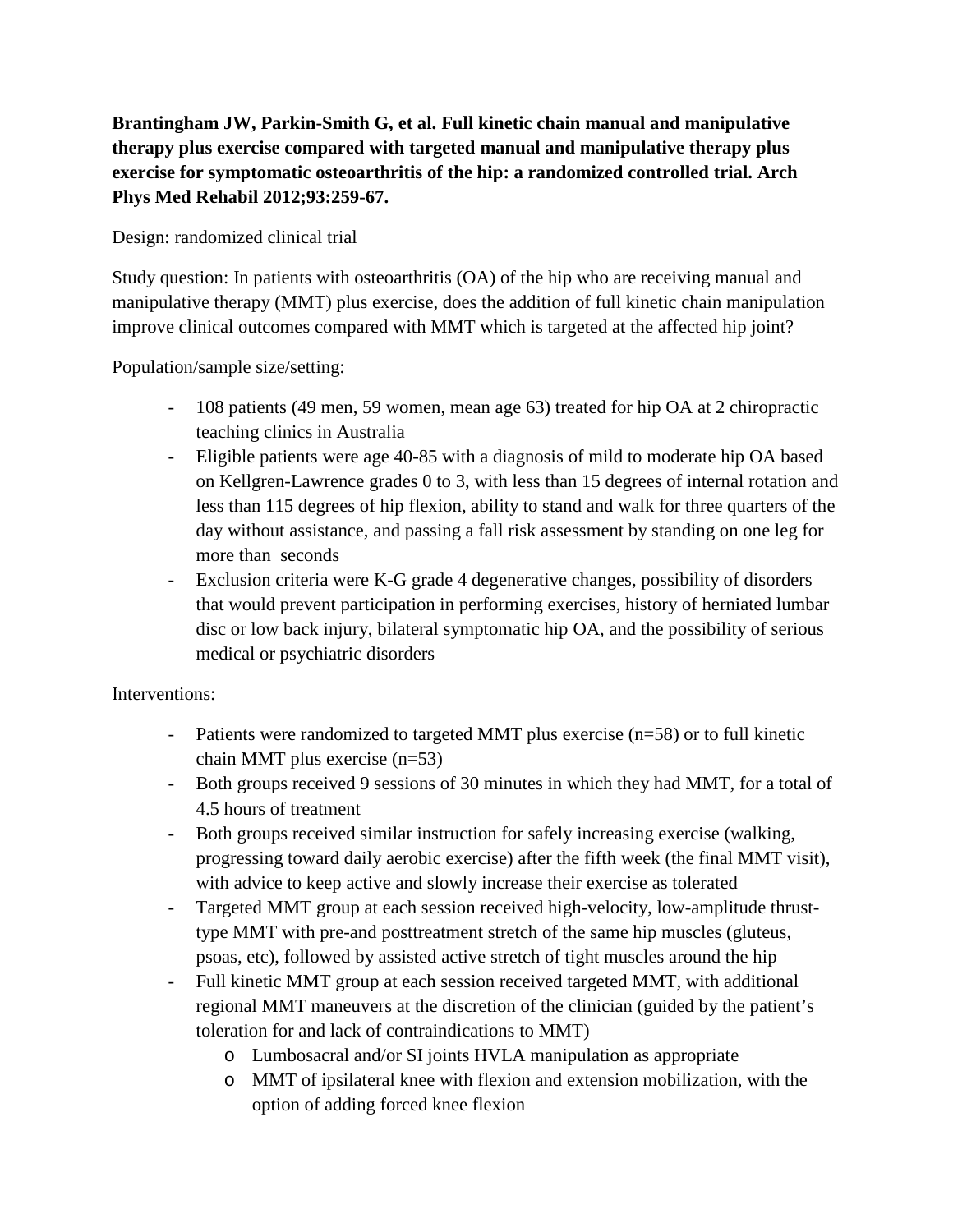- o Ipsilateral ankle MMT with mortise separation and anteroposterior distal fibula MMT
- o Ipsilateral foot MMT applied to tarsal bones and the subtalar joint as appropriate

Outcomes:

- Main outcome was change on the Western Ontario and McMaster Universities Osteoarthritis Index (WOMAC) which was normalized to have a minimum score of 0 and a maximum score of 2400 for the 24 items in the index
- Secondary outcomes were the Harris Hip Score (HHS) and an Overall Therapy Effectiveness (OTE) tool
	- o HHS score of 90 to 100 is excellent, 80 to 89 is good, 70 to 79 is fair, 60 to 69 is poor, and under 60 is treatment failure
	- o OTE is dichotomized into 2 categories (improved and not improved)
- Followup was done at baseline, at week 5, and at 3 months
- Between-group statistical analysis did not show a difference for wither the primary or the secondary outcomes
	- o A minimal clinically important difference was set at 20% of the WOMAC scale; the range was only 1% to 5% in group means of the 5 week and 3 month followup points
	- o However, both groups had substantial changes in their WOMAC scores
		- The targeted group began with a WOMAC score of 1163 and ended with a score of 662; the full kinetic chain group began with a score of 1148 and ended with a score of 764 (the targeted group was slightly better on WOMAC at the end of 3 months)

Authors' conclusions:

- This is the first randomized trial comparing targeted MMT with full kinetic chain MMT for hip OA with a 3 month followup
- Targeted and full kinetic chain MMT with similar exercise programs appear to provide equivalent benefits after 3 months for hip OA
- There was no control group with placebo or no treatment, and the characteristically fluctuating course of hip OA could have been influenced by the Hawthorne effect, in which being observed in a scientific study can influence the course of symptoms of a disease
- Full kinetic chain MMT does not appear to confer benefits in addition to those of targeted MMT for hip OA

Comments: